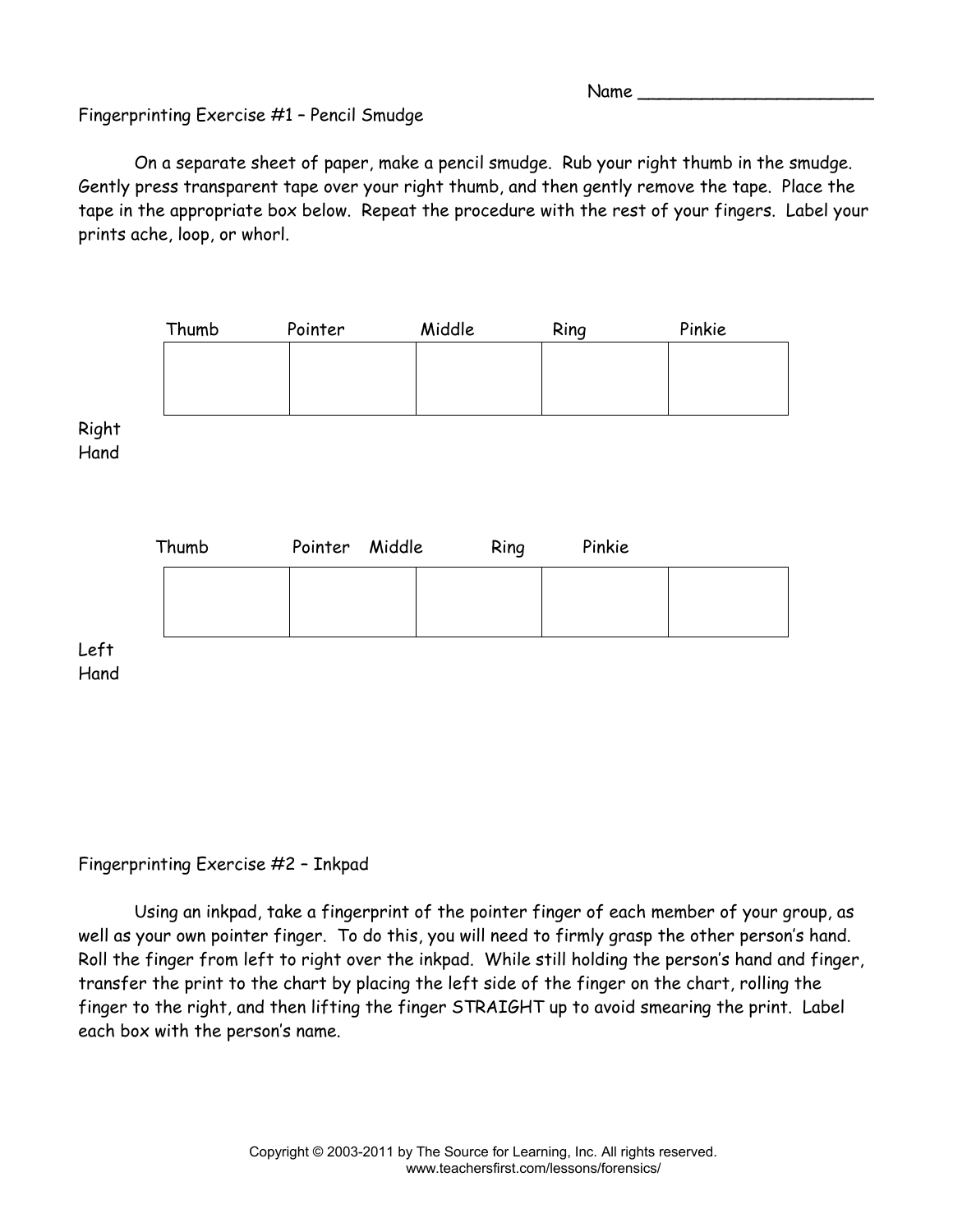\_\_\_\_\_\_\_\_\_\_\_ \_\_\_\_\_\_\_\_\_\_\_ \_\_\_\_\_\_\_\_\_\_\_ \_\_\_\_\_\_\_\_\_\_\_ \_\_\_\_\_\_\_\_\_\_\_

Fingerprinting Exercise #3 – Dusting for latent prints

Group members will need to place a latent print of their pointer finger on a piece of Plexiglas. To do this, rub your finger across your nose or through your hair, and then touch the Plexiglas. As a group, collect the Plexiglas sheets, mix them up, and then hand out the Plexiglas to your group so no one knows whose print they have.

 To dust for the fingerprint, place a small paintbrush into the Cocoa powder. GENTLY brush this over the Plexiglas where you think the print is located. In order to prevent the fingerprint from smearing, gently twist and lift the paintbrush as you dust the area for the print. When you have located the fingerprint and it is visible from the dusting, "lift" it by GENTLY placing a piece of tape over the print. Press down on the tape to transfer the print, and then gently remove the tape from the Plexiglas. Place the tape onto the box below. Based on Exercise #2, identify the type of fingerprint pattern and determine whose print you have.

| <b>Fingerprint Pattern:</b> |  |
|-----------------------------|--|
| Name:                       |  |